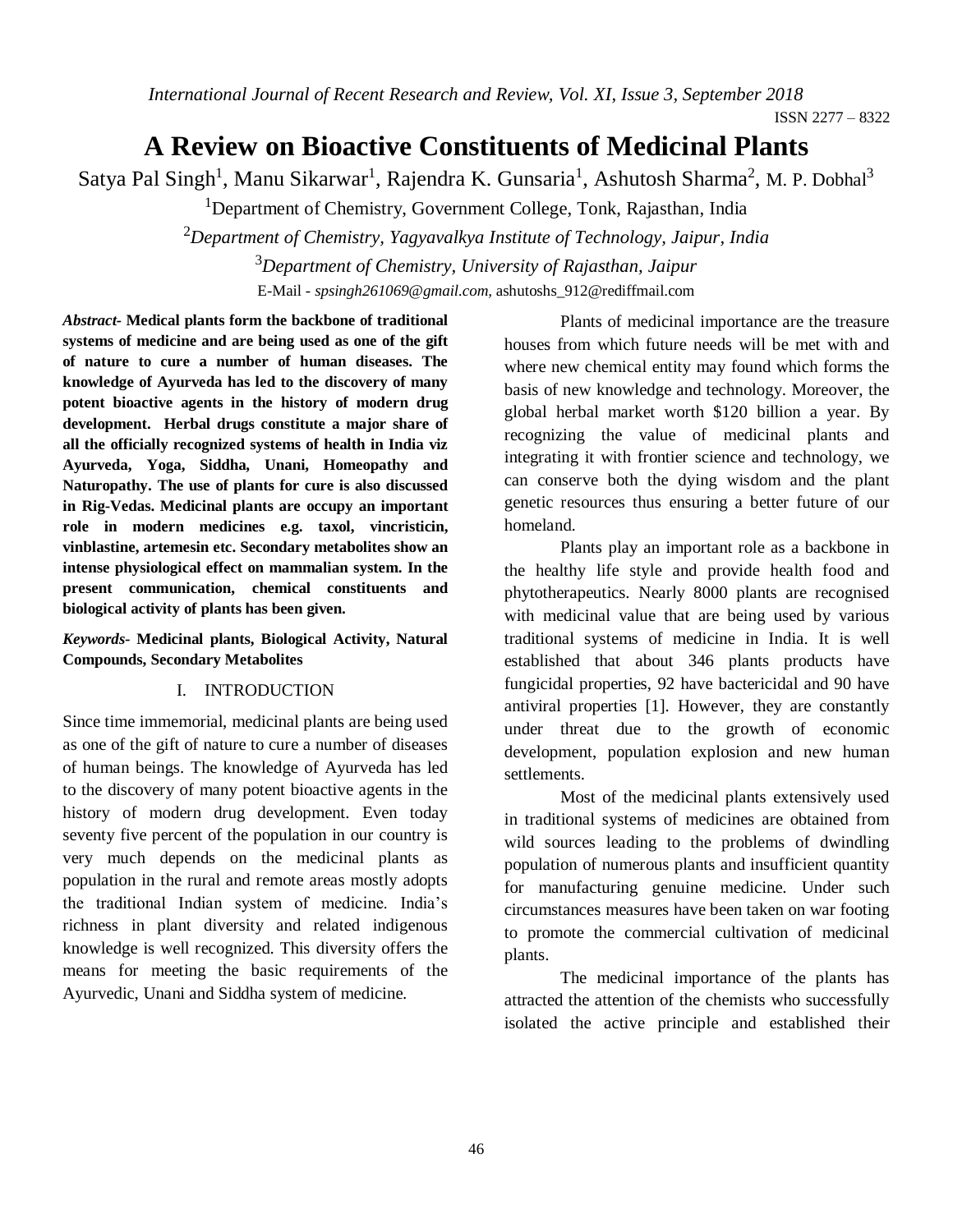structures using modern techniques. Attempts were made to correlate the activity of particular skeleton in its structure. This led to the development of synthetic routes for a number of drugs. In fact, the development of many synthetic therapeutic agents can be traced to their initial isolation from the natural source. Thus, the chemists working in the field of natural products have contributed to the development of the modern therapeutic system in their own way.

Realising the medicinal importance of the plant or plant materials, chemists have been successfully analysed various plants, resulting in the isolation of various organic constituents which have been characterized and classified in different classes viz., alkaloids, steroids, terpenoids, flavonoids, etc., heralding a new branch of studies known as "phytochemistry". It involves the systematic chemical investigation of the plant i.e isolation, purification and characterization of the organic constituents.

The chemistry of natural products has been developed as a major field of scientific endeavour during the last few decades. The systematic work in phytochemistry began with the development of physical and biochemical methods. The discovery of chromatographic techniques e.g., column, thin layer, paper, HPLC, HPTLC has given a big impetus to the phytochemical methods. The phytochemists are provided with indispensable tool for the investigation of structure of compounds available even in small quantities with the discovery of modern spectroscopic techniques like UV, IR, 1H NMR, 13C NMR, 2-DNMR and MS.

The medicinal properties of the plants depend upon the presence of one or more physiologically active compounds. Some plant extracts may be toxic in higher doses, so they might be useful as medicine in lower doses. Research in the field of natural products contributes to the discovery of new drugs and drug development program by providing important structural units to pharmaceutical chemists. The results of these investigations have not only enriched the academic outlook of organic chemist but also equipped modern

medicinal system with a wide range of therapeutic agents. Despite the various advances made in the field of drug synthesis, the use of plant extracts for treatment is still invariably recommended.

Plants and plant products are part of the vegetarian diet and a number of them exhibit medicinal properties. The medicinal properties of several Indian plants have been documented in ancient Indian texts and the preparations have been found to be effective in the treatment of diseases [2,3]. Recent reports indicated that there is an inverse relationship between the dietary intake of antioxidant rich foods and the incidence of human diseases [4-5]. There are many reports which suggest that botanical antioxidants work synergistically if used in combination. Now a days, consumers are frightened of using synthetic antioxidants and therefore industries prefer to use natural antioxidants in their products. Hence search for new natural antioxidants has become essential. Although investigations focused on isolation of pure compounds as an antioxidant agent [6,7]. It has been found that compounds in their natural formulations are more active than isolated form [8]. An attempt has been made to review the antioxidant activity of some plant extracts commonly used in Ayurvedic medicines [9-19].

Flavonoids represent the largest group of plant polyphenols. Their dietary intake through fruits and vegetables has been associated with a lower incidence of cardiovascular disease [20]. Further study suggests that dietary flavonoids may have beneficial effects on human health and disease prevention, which is primarily attributed to their antioxidant properties. Commonly occurring flavonols have received much attention as natural antioxidants and only a few studies have reported on the antioxidant effects of prenylated flavonoids, probably because of their low dietary intake compared to flavonols and anthocyanins [21].

It was suggested recently that generation of free radicals play a major role in the progression of a wide range of pathological disturbances such as brain dysfunction, cancer, cardiovascular disease and inflammation [22,23]. In food industries free radicals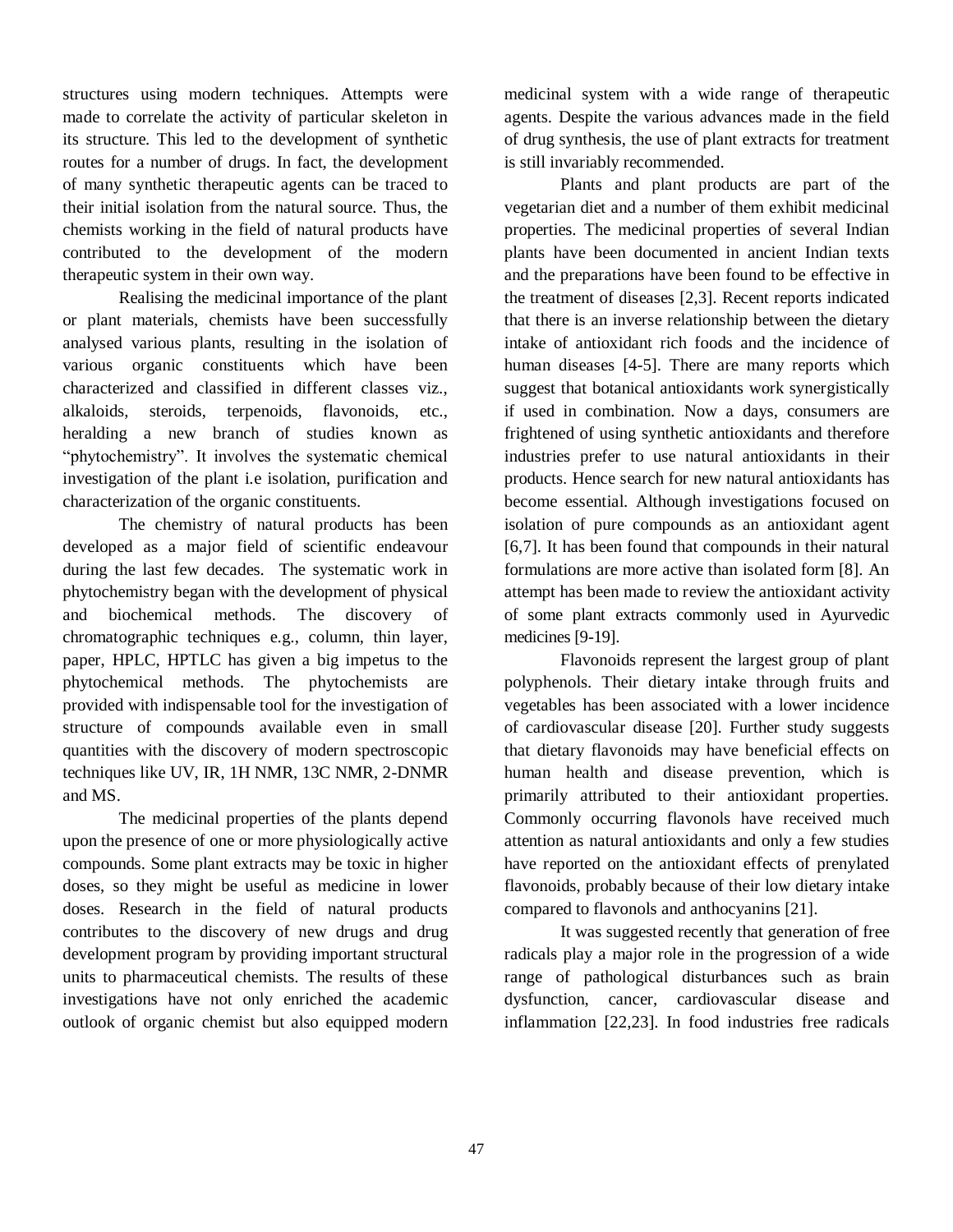are found to be responsible for lipid oxidation that is a major determinant in the deterioration of foods during processing and storage [24-26]. Due to this fact considerable interest has been given to the addition of antioxidants in food and biological systems to scavenge free radicals. A lot of natural compounds have been found to be antioxidants, including vitamin E, phenolic acid, chlorophyll, carotenoids and flavonoids [27]. Polyphenols from grapes, epigallacto catachin (EGC) from tea leaves, curcumin from turmeric and rosmary extract are used as antioxidants for herbal preparations and cosmetics.

Recently, resveratrol a natural product derived from grapes was found to be antioxidative, antimutagenic and an inducer of phase II drugmetabolizing enzymes [28]. Resveratrol belongs to a class of compounds called stilbenes are widely distributed in nature. Interest in the synthesis of stilbene compounds similar to that of natural stilbenes is increasing due to their antioxidant, antifungal, ichthyotoxic and antileukemic properties [29-31].

Since people are particularly concerned about the quality and the safety of their food. Only selected food additives are added for protecting them from offflavour. Antioxidants are often used in oils and fatty foods to retard their autoxidation. The synthetic antioxidants were widely used, are now avoided due to their possible toxic effects [32]. So industry have focussed on the use of natural antioxidants [33,34]. In Indian system of medicine, herbs and spices are a major source of natural antioxidants. Approximately 700 species of herbs have been screened for natural antioxidants. Among them, 64 have been found to possess significant antioxidant activities, and 24 showed strong antioxidant activities [35-37].

Everybody knows that food spoils by oxidation reaction due to the presence of atmospheric oxygen. Thus the food which contains antioxidant in good amount spoils later. Benzoic acid, ascorbic acid are also good example of antioxidant compounds. Fruits and vegetables contains many chemical substances having antioxidant properties. Thus the natural food antioxidants have anticancer properties or they protected against cancer. Some of the examples of antioxidants are being given below.

| 1. | Lycopene            | red colour of tomatoes.   |  |  |
|----|---------------------|---------------------------|--|--|
| 2. | $\beta$ - Carotene  | the pigment in carrots    |  |  |
| 3. | Resveratrol         | red wine pigment          |  |  |
| 4. | Flavonoids          | tea leaves                |  |  |
| 5. | Quercetin           | red onions, apples        |  |  |
| 6. | Proanthocyanidins - | colouring<br>matter<br>of |  |  |
|    | many fruits         |                           |  |  |
|    | Catechins           | oak tree (stem bark)      |  |  |

Recent studies showed that antioxidants are useful in lowering the incidence of cadiovascular diseases and are good anticancer agents. They also prevent aging and are used to prevent and treat atherosclerosis and coronary artery diseases. Antioxidants are beneficial for better living and thus average human life span would be extended to more active years. The list of some plants possessing antioxidant activity and their active constituents are given in Table I.

### II. CONCLUSIONS

Plants are still to retain the significance as an important source of new drugs/lead compounds. The structural modification on lead compounds may be done to get better chemical entity for pharmaceutical chemist.

## III. REFERENCES

- [1] Bai SC, Cheellathurai N (2004). *Indian Medicinal and Aromatic Plants Today* pp. 24.
- [2] Chopra RN, Nayar SL, Chopra IC (1956). "*Glossary of Indian Medicinal Plants*" Council of Scientific and Industrial Research, New Delhi.
- [3] Gupta BC (1908). The Vanausadhi-darpana. S.C. Auddy & Co, Calcutta.
- [4] Sies H (1993). *European J Biochem*. 215 : 213.
- [5] Halliwell B (1997). *Advances in Pharmacology*. Academic Press, 38 : 3.
- [6] Hagerman AE, Reidl KM, Jones GA, Sovik KN, Ritchard NT, Hartzfeld, PW, Riechel T (1998). *J Agric Food Chem*. 46 : 1887.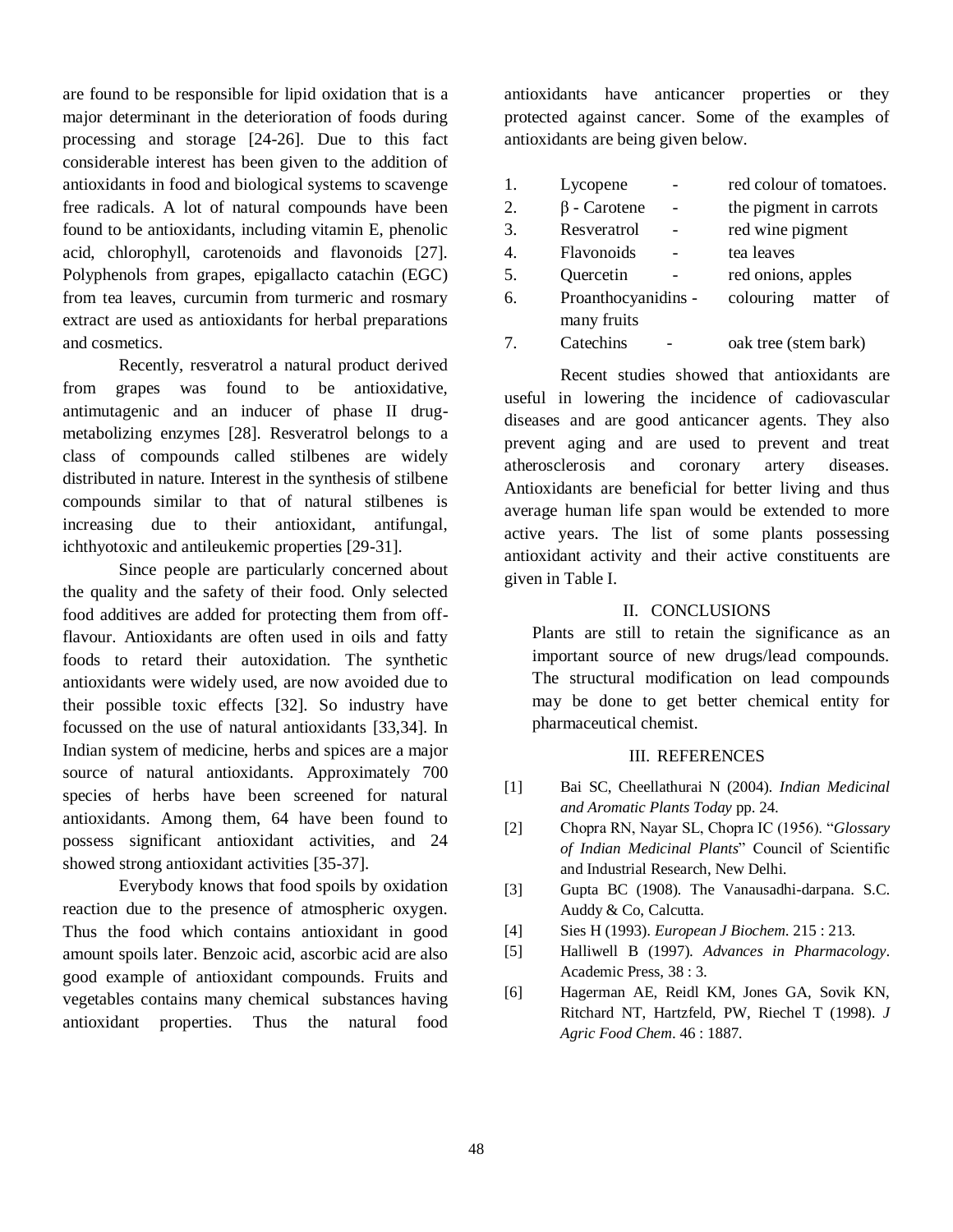- [7] Haramaki N, Packer L (1995). *Handbook of antioxidants.* Marcel Decker Inc, New York, pp. 487.
- [8] Khopde SM, Priyadarsini KI, Mohan H, Gawandi VB, Satav JG, Yakhmi. JV, Banavaliker MM, Biyani MK, Mittal JP (2001). *Current Science* 81 : 185.
- [9] Polva GM, Foo LY (1994) *Phytochemistry* 6 : 1399.
- [10] Sham JS, Chiu KW, Pang PK (1984). *Planta Med*. 50 :177.
- [11] Singh KN, Mittal RK, Barthwal KC (1976). *Indian J Med Res*. 64 : 754.
- [12] Khavyal MT, El-Ghazaly MA, Kenawy SA, Seif-El-Nasr M, Mahran IG, Kafafi A, Okpanvi SN (2001). *Arzneimittelforschung* 51 : 545.
- [13] Konovalova GG, Tikhaze AK, Lankin VZ (2000). *Bull Exp Bio Med.* 130 : 658.
- [14] Ji W, Asada Y, Yoshikawa T (1998). *Planta Med*. 64 : 746.
- [15] Vaya J, Belinky PA, Aviram M (1997). *Biol Med*. 23 : 302.
- [16] Grover JK, Vats V, Rathi SS, Dawar R (2001). *J Ethnopharmacol.* 76 : 233.
- [17] Scartezzini P, Speroni E (2000). *J Ethnopharmacol.*  71 : 23.
- [18] Jagtap AG, Karkera SG (1999). *J Ethnopharmacol*. 68 : 299.
- [19] Kaur S, Grover IS, Singh M, Kaur S (1995). *Mut Res*. 419 :169.
- [20] Hertog MG, Feskens EJ, Hollman PC, Katan MB, Kromhout D (1993). *Lancet* 342 : 1007.
- [21] Miranda CL, Stenvens JF, Ivanov V, McCall M, Frei B, Deinzer ML, Buhler DR (2000). *J Agric Food Chem* 48. 3876.
- [22] Huong NTT, Matsumoto K, Karai R, Yamasaki K, Watanabe W (1998). *Biol Pharm Bull*. 21 : 978.
- [23] Haraguchi H, Ishikawa H, Kubo I (1997). *Planta Med*. 63 : 213.
- [24] Nunez-Delicado E, Sanchez-Ferrer A, Garcia-Carmona F (1997). *J Agric Food Chem* 45 : 2830.
- [25] Chen JH, Ho C-T (1997). *J Agric Food Chem*. 45 : 2374.
- [26] Dziedzi SZ, Hudson BJF, Barnes G (1985). *J Agric Food Chem*. 33 : 244.
- [27] Larson RA (1988). *Phytochemistry*, 27 : 967.
- [28] Jang M, Cai L, Udeani GO, Slowing KV, Thomas

CF, Beecher CWW, Fong HHS, Farnsworth NR, Kinghorn AD, Mehta RG, Moon RC, Pezzuto JM (1997). *J Chem Soc Chem Commun*. 208.

- [29] Pettit GR, Singh SB, Boyd MR, Hamel E, Pettit RK, Schmidt JM, Hogan F (1995). *J Med Chem*. 38 : 1666.
- [30] Cushman M, Nagarthnam D, Gopal D, Chakraborti AK, Lin CM, Hamel E (1991) *J Med Chem.* 34 : 2579.
- [31] Hata K, Baba K, Kozawa M (1979). *Chem Pharm Bull*. 27 : 984.
- [32] Grice HC (1986). *Food and Chemical Toxicology* 24 : 1127.
- [33] Chipault JR et al (1952). *Food Research* 17 : 45.
- [34] Su JD et.al (1986). *Agric Biol Chem*. 50 : 199.
- [35] Weng XC, Cao GF, Dong XW and Duan S (1998). *Journal of the Chinese Cereals and Oils Association* 13 : 25.
- [36] Weng XC, Ren GP, Duan S, Dong XW and Jiang AL (1998). *Journal of the Chinese Cereals and Oils Association* 13 : 46.
- [37] Weng XC, Gu LW, Dong XW, Duan S, Liu YP, Li HP and Jing JR (1997). *J Yantai University* 10 : 304.
- [38] Naik GH, Priyadarsini KI, Satav JG, Banavalikas MM, Sohoni DP, Biyani MK, Mohan H (2003). *Phytochemistry* 63 : 97.
- [39] Carton E, Carbonneau MA, Fouret G, Descomps B, Leger CL (2001). *J Nat Prod* 64 : 480.
- [40] Lamarque AL, Fortunato RH, Guzman CA (1998). *Phytochemistry* 49 : 731.
- [41] Piao XL, Park HI, Baek SH, Kim HY, Park MK, Park JH (2004). *J Ethnopharmacol* 93 : 243.
- [42] Mehrotra S, Pushpangadan P (2004). *Biol Pharm Bull* 27 : 1266.
- [43] Kamat JP, Boloor KK, Devasagayam TPA, Venkatachalam SK (2000). *J Ethnopharmacol* 71 : 425.
- [44] Couladis M, Tzakou O, Verykokidou E, Harvala C (2003). *Phytother Res.* 17 : 194.
- [45] deSousa E, Zanatta L, Seifriz I, Creczynski TB, Pizzolatti MG, Szpoganicz B, Silva FR (2004). *J Nat Prod* 67 : 829.
- [46] Kondo S, Kittikosn M, Kanalayanarat S (2005). *Postharvest Biology and Technology* 36 : 309.
- [47] Reanmongkol W, Subhadhirasakul S, Panichayupakaranant P, Kim KM (2003).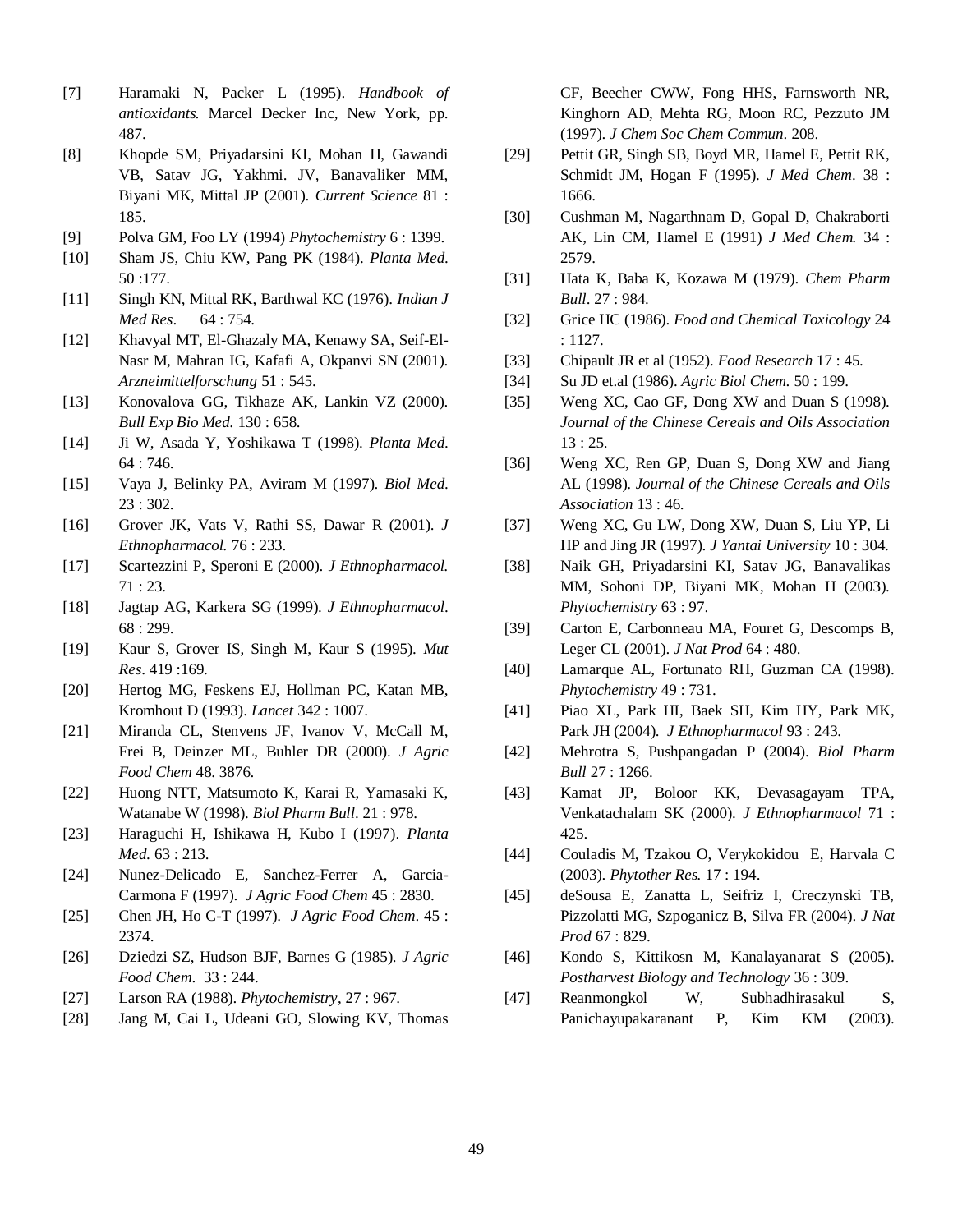*Pharmaceutical Biology* 41 : 592.

- [48] Song LC, Chen KZ, Zhu JY (1992). *Zhongguo Zhong Xi Yi Jie He Za Zhi* 12 : 421.
- [49] Wang S, Fon M, Bian Z (2001). *Zhonghua Kou Qiang Yi Xue Za Zhi* 36 : 385.
- [50] Park IK, Lee HS, Lee SG, Park JD, Ahn YJ (2000). *J Econ Entomol* 93 : 331.
- [51] Kim JP, Jung MY, Kim JP, Kim SY (2000). *J Agric Food Chem* 48 : 1058.
- [52 Clark EP (1943). *J Org Chem* 8 : 489.
- [53] Falshaw CP, Harmer RA, Ollis WD, Wheeler RE, Lalith VR, Rao NVS (1969). *J Chem Soc (London)*  374.
- [54] Johnson AP, Pelter A, Stainton P (1966). *J Chem Soc* 192.
- [55] Pelter A, Johnson AP (1964). *Tetrahedron Lett.*  2817.
- [56] Agaghinikhnam M, Chung S, Nelson White T, Eskelson C, Watson RR (1996). *Life Science* 59 : 147.
- [57] Hou WC Lee MH, Chen HJ, Liang WL, Han CH, Liu YW, Lin YH (2001). *J Agric Food Chem.* 49 : 4956.
- [58] Liu HW, Hu K, Zhao QC, Cui CB, Kobayashi H, Yao XS (2002). *Pharmazie* 57 : 570.
- [59] Dong M, Feng XZ, Wu LJ, Wang BX, Ikejima T (2001). *Planta Med*. 67 : 853.
- [60] Chacha M, Bojase-Moleta G, Majinda RRT (2005). *Phytochemistry* 66 : 99.
- [61] Benard FJ, Runner RT (2004). *Phytochemistry* 65 : 1397.
- [62] Park SS, Abe K, Kimura M, Urisu A, Yamasaki N (1997). *FEBS Lett*. 400 : 103.
- [63] Quettier-Deleu C, Gressier B, Vasseur J, Dine T, Brunet C, Luyckx M, Cazin M, Cazin JC, Bailleul F, Trotin F (2000).  $[J\ Eth no pharmacol]$ 72 : 35.
- [64] Duke JA (1990). *Advances in New Crops,* Timber Press, Portland, p. 491.
- [65] Huang YL, Yeh PY, Shen CC, Chen CC (2003). *Phytochemistry* 64 : 1277.
- [66] Souri E, Farsam H, Sarkheil P, Ebadi F (2004). *Pharmaceutical Biology* 42 : 396.
- [67] Seazzocchio F, Cometa MF, Tomassini L, Palmery M (2001). *Planta Med*. 67 : 561.
- [68] Gentry EJ, Jampani HB, Keshavarz-Shokri A,

Morton MD, Velde DV, Telikepalli H, Mitscher LA, Shawar R, Humble D, Baker W (1998). *J Nat Prod*  61 : 1187.

- [69] Periera de Silva A, Rocha R, Silva CM, Mira L, Duarte MF, Florencio MH (2000). *Phytother Res.* 14 : 612.
- [70] Lau CW, Yao XQ, Chen ZY, Ko WH, Huang Y (2001). *Cardiovasc Drug Rev*. 19 : 234.
- [71] Silvaa BA, Forreresb F, Malvac JO Dias ACP (2005). *Food Chemistry* 90 : 157.
- [72] Silva DHS, Pereira FC, Zanoni MVB, Yoshida M (2001). *Phytochemistry* 57 : 437.
- [73] Singh RP, Padmavathi B, Rao AR (2002). *Mol Cell Biochem.,* 213 : 99.
- [74] Anesini C, Genaro A,Cremaschi G, stterin Borda L, Borda E (1999). *Comp Biochem Physiol C Pharmacol Toxicol Endocrinol* 122 : 245.
- [75] Anesini C, Genaro A, Cremaschi G, Zubillaga M, Boccio J, Sterin- Borda L, Borda E (1996). *Acta Physiol Pharmacol The Latinoam* 46 : 33.
- [76] Quiroga EN, Sampietro AR, Vattuone MA (2001). *J Ethnopharmacol* 74 : 89.
- [77] Mc Donald RW, Bunjobpon W, Liu T, Fessler S, Pardo OE, Freer IK, Glaser M, Seckl MJ, Robins DJ (2001). *Anticancer Drug Res* 16 : 261.
- [78] Scartezzini P, Speroni E (2000). *J Ethnopharmacol* 71 : 23.
- [79] Larrondo JV, Agut M, Calvo-Torras MA (1995). *Microbios* 82 : 171.
- [80] Lamaison JL, Petitjean-Freylet C, Carnat A (1991). *Pharm Acta Helv* 66 : 185.
- [81] Dimitrova Z, Dimov B, Manolova N, Pancheva S, Ilieva D, Shishkov S (1993). *Acta Microbiol Bulg* 29 : 65.
- [82] Akhtar MS, Qureshi AQ, Iqbal J (1990). *J Pakistan Med Assoc* 40 : 147.
- [83] Tripathi YB, Upadhyay AK (2002). *Phytother Res* 16 : 534.
- [84] Pras N, Woesdenbag HJ, Batterman S, Visser JF, Van Uden W, (1993). *Pharm World Sci* 15 : 263.
- [85] Jong TT, Chau SW (1998). *Phytochemistry* 49 : 2145.
- [86] Mattei R, Dias RF, Espinola EB, Carlini EA, Barros SB (1998). *J Ethnopharmacol* 60 : 111.
- [87] Lanhers MC, Joyeux M, Soulimani R, Fleurentin J, Sayag M, Mortier F, Younos C, Pelt JM (1991),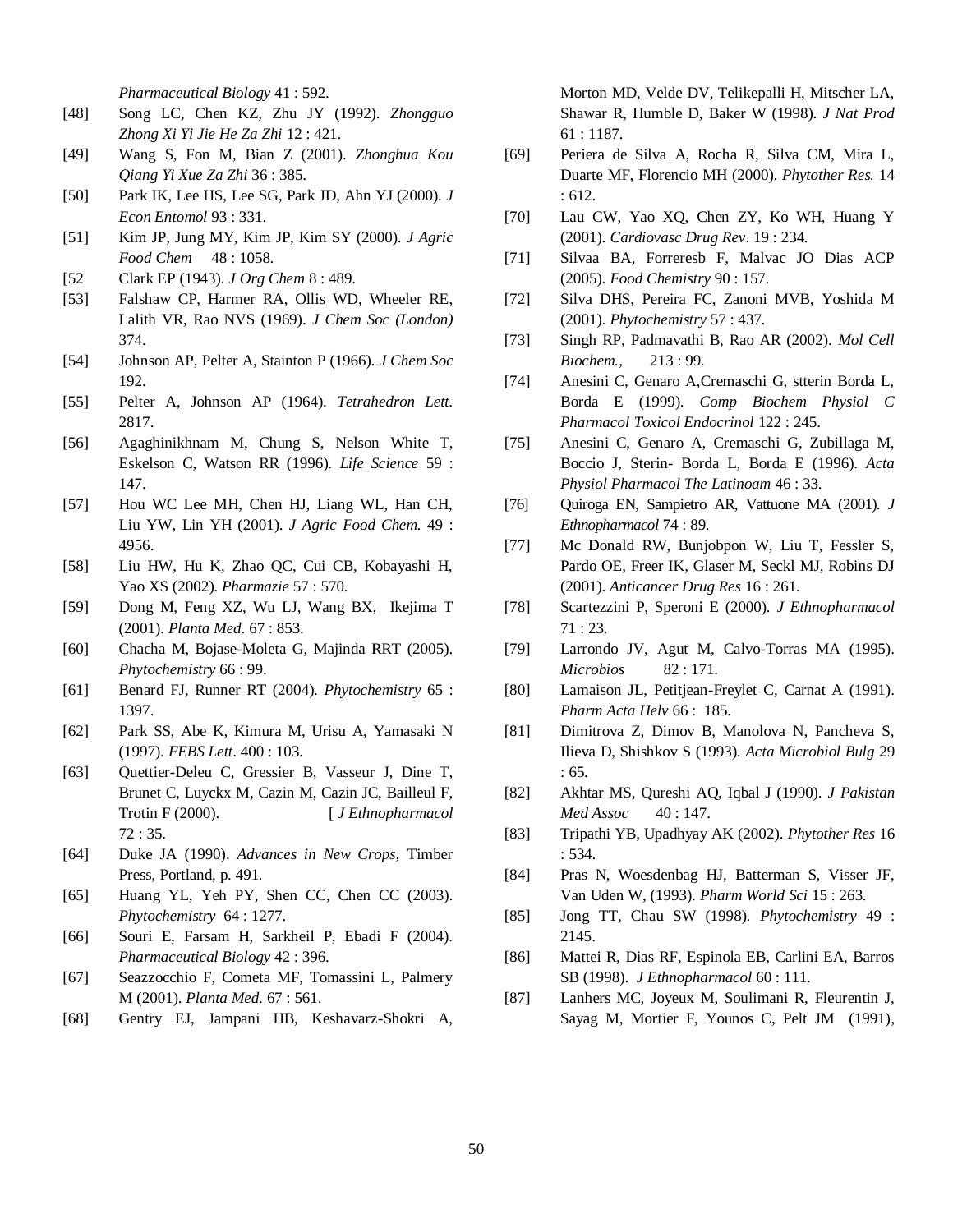*Planta Med* 57 : 110.

- [88] Vila R, Valenzuela L, Bello H, Canigueral S, Montes M, Adzet T (1999). *Planta Med* 65 : 178.
- [89] Backhouse N, Delporte C, Givernau M, Cassels BK, Valenzuela A, Speisky H (1994). *Agents Actions* 42 : 114.
- [90] Suga A, Takaishi Y, Goto S, Munakata T, Yamauchi I, Kogure K (2003). *Phytochemistry* 64 : 991.
- [91] Tegischer K, Tausz M, Wieser G, Grill D (2002). *Tree Physiol* 22 : 591.
- [92] Lee JP, Min BS, An RB, Na MK, Lee SM, Lee HK, Kim JG, Bae KH, Kang SS (2003). *Phytochemistry*  64 : 759.
- [93] Peng ZF, Strack D, Baumert A, Subramaniam R, Goh NK, Chia TF, Tan SN, Chia LS (2003). *Phytochemistry* 62 : 219.
- [94] Jung HA, Kim AR, Chung HY, Choi JS (2002). *Arch Pharm Res* 25 : 865.
- [95] Cho H, Jun JY, Song FK, Kang KH, Back HY, Ko YS, Kim YC, (2001). *Planta Med* 67 : 750.
- [96] Haraguchi H, Inoue J, Tamura Y, Mizutani K (2002). *Phytother Res* 16 : 539.
- [97] Mar W, Je KH, Seo EK (2001). *Arch Pharm Res* 24 : 211.
- [98] Qamaruddin, Parveen N, Khan NU, Singhal KC (2002). *J Ethnopharmacol* 82: 23.
- [99] Das AK, Mandal SC, Banerjee SK, Sinha S, Das J, Sana BP, Pal M (1999). *J Ethnopharmacol* 68 : 205.
- [100] Khanbabaee K, Ree TV (2001). *Nat Prod Rep* 18 :

641.

- [101] Chidambara Murthy KN, Jayaprakasha GK, Singh RP (2002). *J Agric Food Chem* 50 : 4791.
- [102] Dormana HJD, Peltoketo A, Hiltunena R, Tikkanenb MJ (2003). *Food Chemistry* 83 : 255.
- [103] Wang XC, Weng W (2000). *Food Chemistry* 71 : 489.
- [104] Tan MQ, Luo ZY, Wang QR, Jiang DZ (2000). *Hunan Yi Ke Da Xue Bao* 25 : 443.
- [105] Tang YP, Li Yf, Hu J, Lou FC (2002). *J Asian Nat Prod Res* 4 : 123.
- [106] Yamahara J, Mochizuki M, Chisaka T, Fujimusa H, Tamai Y, (1990). *Chem Pharm Bull* 38 : 1039.
- [107] Park BS, Lee KG, Shibamoto T, Lee SE, Takeoka GR (2003). *J Agric Food Chem* 51 : 295.
- [108] De Santana CF, de Lima O, d Albuquerque IL, Lacerda AL, Martins DG (1968), *Rev Inst Antibiot* 8 : 89.
- [109] Portillo A, Vila R, Freixa B, Adzet T, Canigueral S (2001). *J Ethnopharmacol* 76 : 93.
- [110] Sara CI, Varel M, Harput US, Nagatsu A (2004). *Phytohemistry* 65 : 237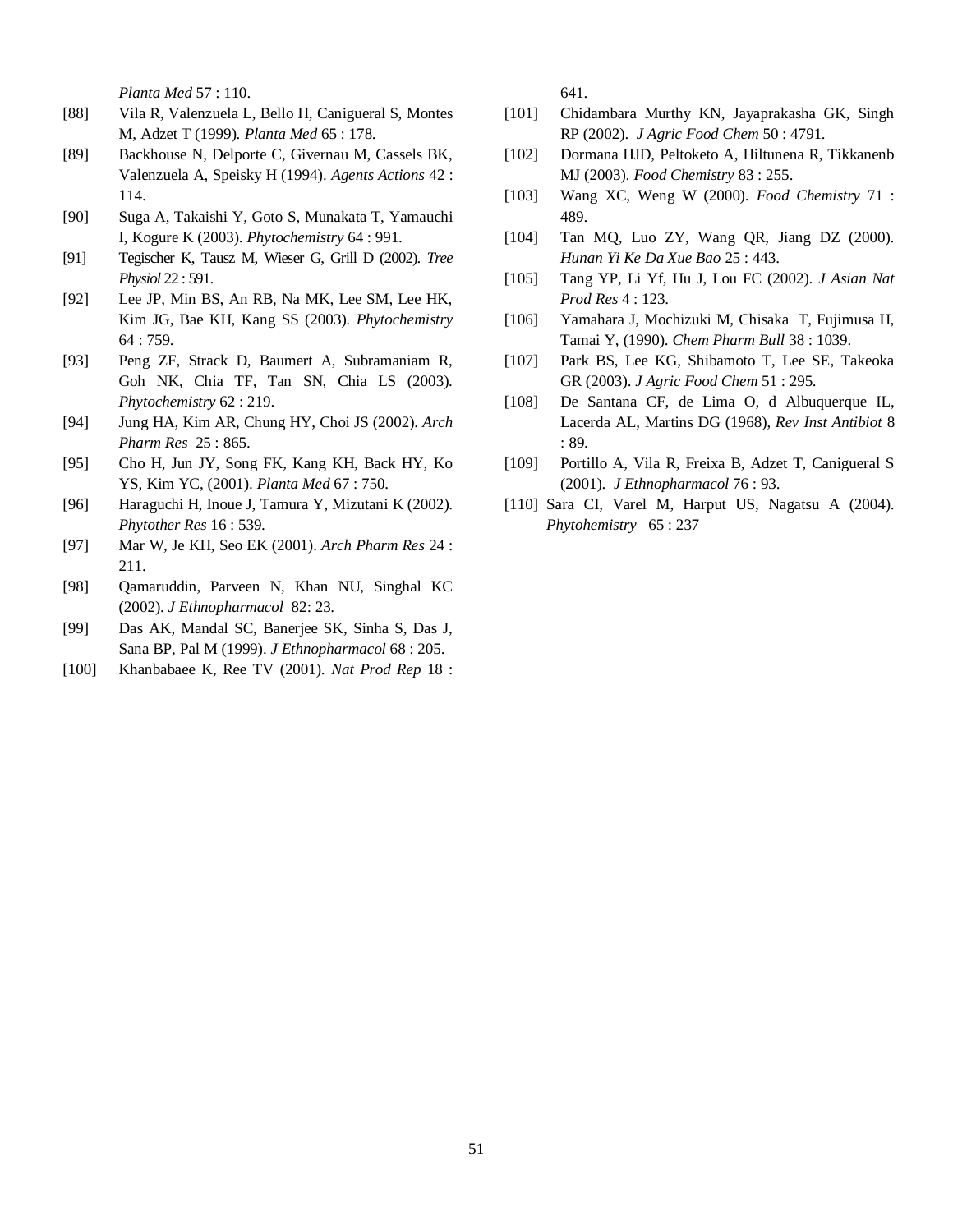| S.<br>No.        | Name of<br>plant                                | Part of<br><b>Plant</b> | <b>Active principle</b>                                                | <b>Structure of active principle</b>                                                 | Ref.            |
|------------------|-------------------------------------------------|-------------------------|------------------------------------------------------------------------|--------------------------------------------------------------------------------------|-----------------|
| 1.               | Acacia<br>catechu                               | Whole<br>plant          | Catechin (1)<br>Quercetrin (2)                                         | ,OH<br>Ю,<br>HO<br>HO<br>OH<br>OH<br>`OH<br>ÒН<br>ÒΗ<br><b>OH</b><br>Ö<br>(2)<br>(1) | $\overline{39}$ |
| 2.               | Anadenanther<br>a macrocarpa                    | <b>Bark</b>             | Thiobarbituric<br>acid(3)                                              | NΗ<br>HO.<br>.S<br>NH<br>O<br>(3)                                                    | 40              |
| 3.               | Angelica<br>dahurica                            | Root                    | 9-Hydroxy-4-<br>methoxy psorlen<br>(4)<br>Alloisoimperator<br>in $(5)$ | OCH <sub>3</sub><br>$OCH_2-C=C(CH_3)_2$<br>ი<br>O<br>ÒΗ<br>ÒΗ<br>(4)<br>(5)          | 41              |
| 4.               | Anogeissus<br>latifolia                         | $\mathbf{r}$            | Gallic acid (6)                                                        | HO<br>COOH<br>HO<br>HO<br>(6)                                                        | 39,42           |
| $\overline{5}$ . | Asparagus<br>racemosus                          | $\equiv$                | Ascorbic acid (7)                                                      | CH <sub>2</sub> OH<br>CHOH<br>HO.<br>HO<br>$(7)^{\circ}$                             | 43              |
| 6.               | Astronium<br>urundeuva                          | <b>Bark</b>             | Thiobarbituric<br>acid(3)                                              | NH<br>人<br>$\Omega_{\rm s}$<br>S<br>NH<br>O<br>(3)                                   | $40\,$          |
| 7.               | <b>Baccharis</b><br>grisebachii<br>(Asteraceae) | Aerial<br>parts         | 5,7,4'<br>Trihydroxy-6-<br>methoxy flavone<br>quercetrin (8)           | HO<br>,O<br>OН<br>$H_3CO$<br>ЮH<br><b>OH</b><br>$\circ$<br>(8)                       | 44              |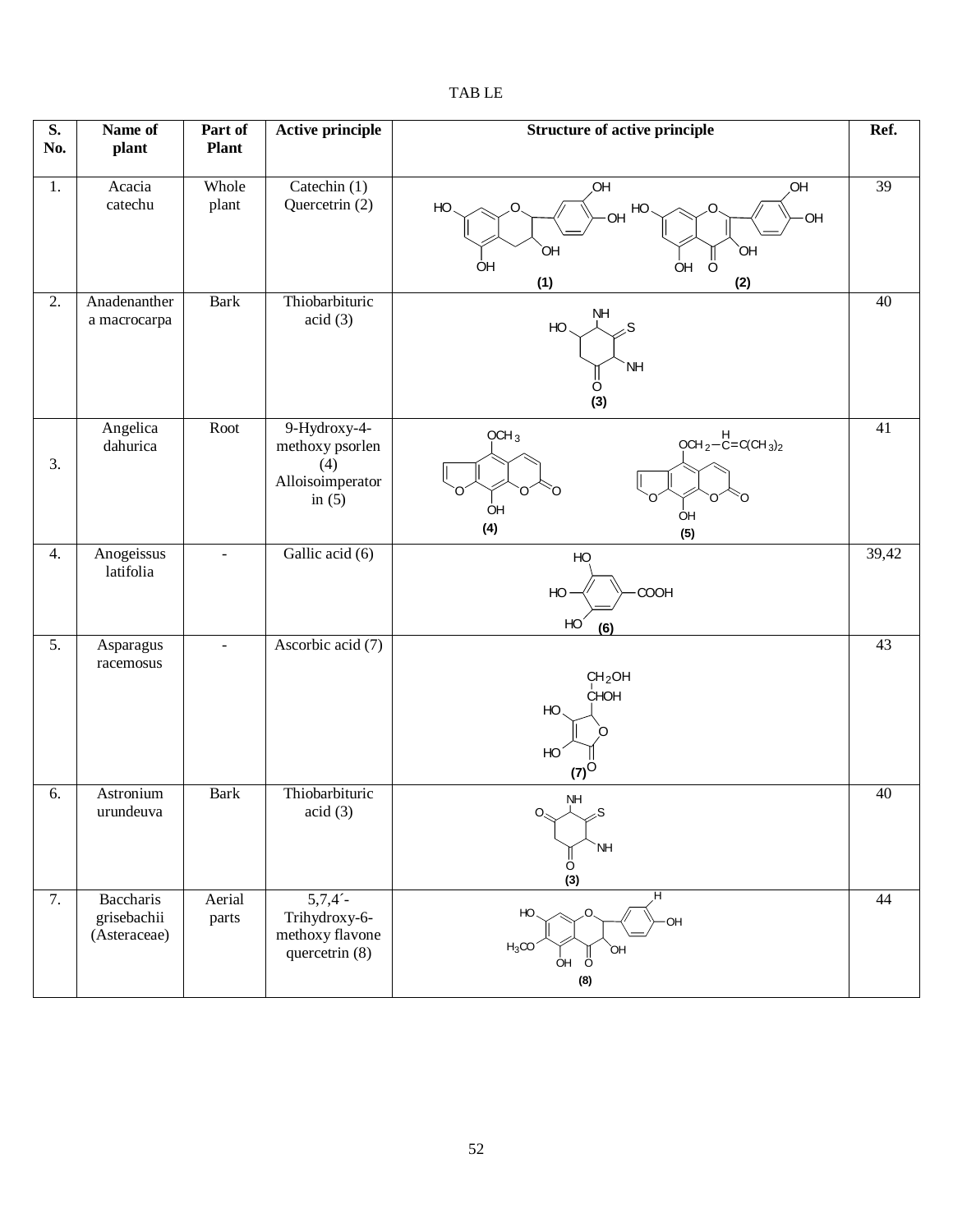| 8.  | Ballota<br>acetabulosa<br>(Lamiacea)     | $\omega$       | α-Tochopherol<br>(9)                      | CH <sub>3</sub><br>$.0.$ <sup>CH<sub>3</sub></sup><br>$H_3C$<br>$-C_{16}H_{33}$<br>HO <sup>1</sup><br>CH <sub>3</sub><br>(9)                             | 44        |
|-----|------------------------------------------|----------------|-------------------------------------------|----------------------------------------------------------------------------------------------------------------------------------------------------------|-----------|
| 9.  | Ballota<br>pseuodictamn<br>us (Lamiacea) | $\blacksquare$ | $\alpha$ -tochopherol<br>(9)              | CH <sub>3</sub><br>CH <sub>3</sub><br>$H_3C$<br>Ω.<br>$C_{16}H_{33}$<br>HO <sup>1</sup><br>CH <sub>3</sub><br>(9)                                        | 44        |
| 10. | Bauhinia<br>forticate                    | Leaves         | Kempferol-3,7-<br>O-dirhamnoside<br>(10)  | rhamn osyl<br>О.<br>OH<br>O.<br>rhamn ogalactosyl<br>OH<br>$\circ$<br>(10)                                                                               | 45        |
| 11. | Carica papaya<br>L.                      | Fruit          | Ascorbic acid (7)                         | CH <sub>2</sub> OH<br>CHOH<br>HO<br>HO<br>$(7)^{\circ}$                                                                                                  | 46        |
| 12. | Connarus<br>semidecandru<br>${\bf S}$    | Stem           | Bergenin (11)<br>Homorapanone<br>(12)     | O<br>HO<br>O<br><b>OH</b><br>H<br>Ľ۲<br>$\overline{A}$<br>$H_3CO$<br>HO<br>$(CH2)14CH3$<br>ÒH<br>O<br>ő<br>`OH<br>(12)<br>(11)<br>CH <sub>2</sub> OH     | $47\,$    |
| 13. | Coptis spp.                              | Root           | Berberine (13)<br>Palmatine (14)          | $\rho$<br>$\partial$<br>$H_3CO$<br>$\odot \odot \odot$<br>$H_3CO$<br>OCH <sub>3</sub><br>$H_3CO$<br>OCH <sub>3</sub><br>(13)<br>OCH <sub>3</sub><br>(14) | 48-51     |
| 14. | Derris<br>scandens                       | $\sim$         | Scandenin (15)<br>Loncho carpenin<br>(16) | $OCH_3$<br>.OH<br>$OCH_3OH$<br>$OCH_3OH$<br>Ω<br>Õ<br>O<br>Ω<br>O<br>(15)<br>(16)                                                                        | $52 - 55$ |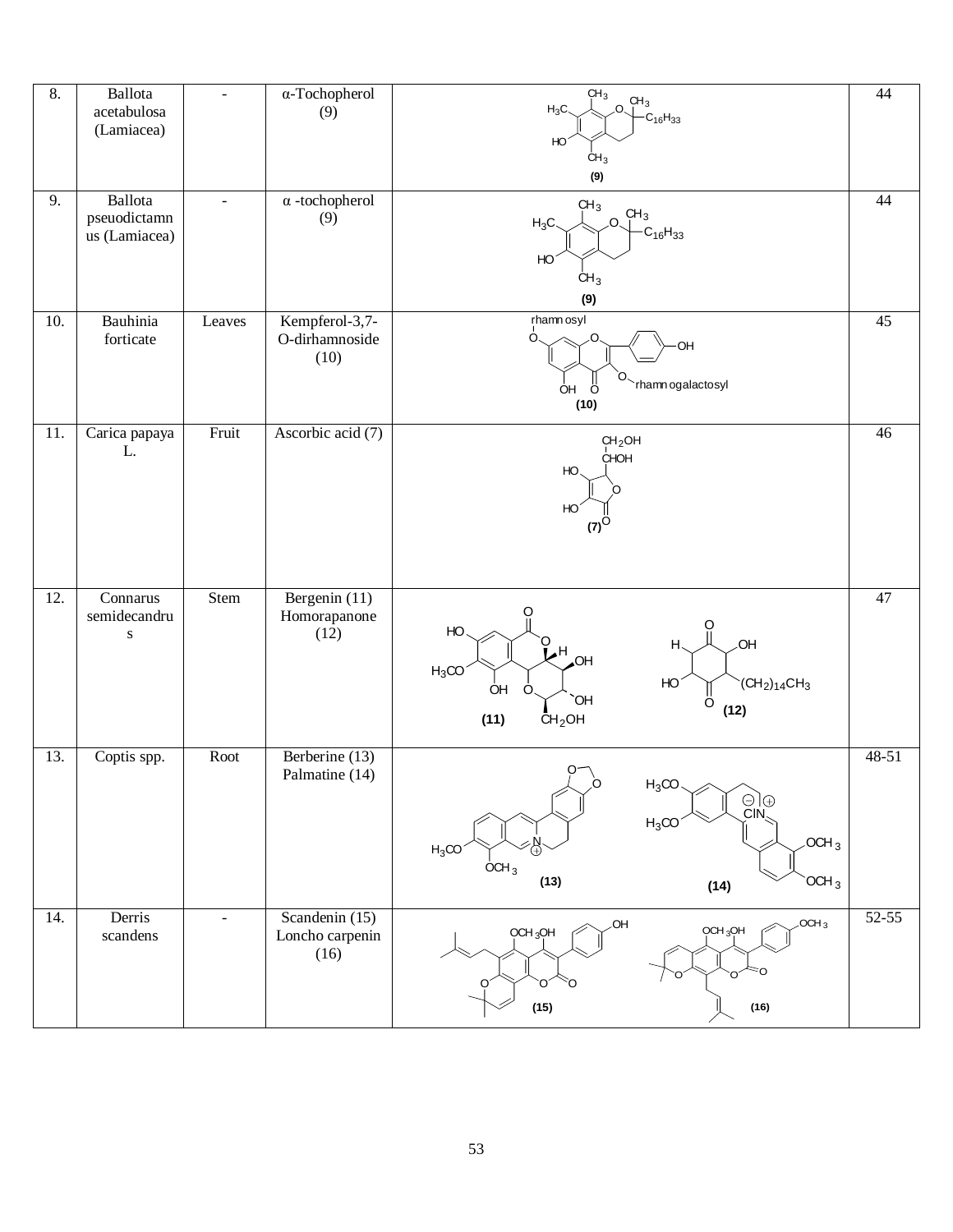| 15.               | Dioscorea<br>spp.                 | Rhizomes            | Diosgenin (17)<br>Dioscorin (18)                                                   | CH <sub>3</sub><br>$H-M$<br>∩<br>٠H<br>HO <sup>®</sup><br>Ω<br>$H_3CO$<br>HO<br>(17)<br>HO<br>(18)                                                               | 56-59 |
|-------------------|-----------------------------------|---------------------|------------------------------------------------------------------------------------|------------------------------------------------------------------------------------------------------------------------------------------------------------------|-------|
| 16.               | Erythrina<br>latissima            | <b>Stem</b><br>wood | Erylatissin A<br>(19) Erylatissin<br>B(20)<br>Erylatissin C<br>(21)                | OH<br>OCH <sub>3</sub><br>OH<br>ö<br>OCH <sub>3</sub><br>ö<br>(19)<br>(18B)<br>(21)                                                                              | 60    |
| 17.               | Erythrina<br>lysistemon           | Flowers             | $(+)$ Erysodine<br>((22),<br>α-Hydroxy<br>erysodine (23)                           | HO<br>QH<br>HO.<br>$H_3CO$<br>$H_3CO$<br>$H_3CO1$<br>$H_3CO$ <sup>W</sup><br>(22)<br>(23)                                                                        | 61    |
| 18.               | Fogophyrum<br>esculentum          | Seeds               | Rutin $(24)$                                                                       | ,OH<br>HO<br>·OH<br>O<br>rhamn oglucosyl<br>OH<br>Ö<br>(24)                                                                                                      | 62,63 |
| 19.               | Gaultheria<br>procumbens          |                     | Gaultherin (25)                                                                    | HO<br>$2^0$ CH <sub>3</sub><br>HO.<br>HO<br>HO <sup>1</sup><br>OH<br>OH<br>(25)                                                                                  | 64    |
| 20.               | Helminthosta<br>chys<br>zeylanica | $\sim$              | Ugonin J $(26)$<br>, Ugonin K $(27)$<br>Ugonin L (28)                              | OH<br>OH<br>.OH<br>OH<br>RO.<br>$H_3CO$<br>H<br>H <sup>2</sup><br>ÓН<br>ö<br>$H_{\star}$<br>$\sigma$<br>H<br>O<br>$(26)$ R=H<br>(28)<br>$(27)$ R=CH <sub>3</sub> | 65    |
| $\overline{21}$ . | Heracleum<br>persicum             |                     | Isopimpinellin<br>(29)<br>Bergapten<br>(30)<br>Pimpinellin (31)<br>Bakuchicin (32) | QCH <sub>3</sub><br>OCH <sub>3</sub><br>$O-$<br>റ<br>Ó.<br>$H_3$ CO<br>$\overline{O}CH3$<br>OCH <sub>3</sub><br>(29)<br>(30)<br>(31)<br>(32)                     | 66    |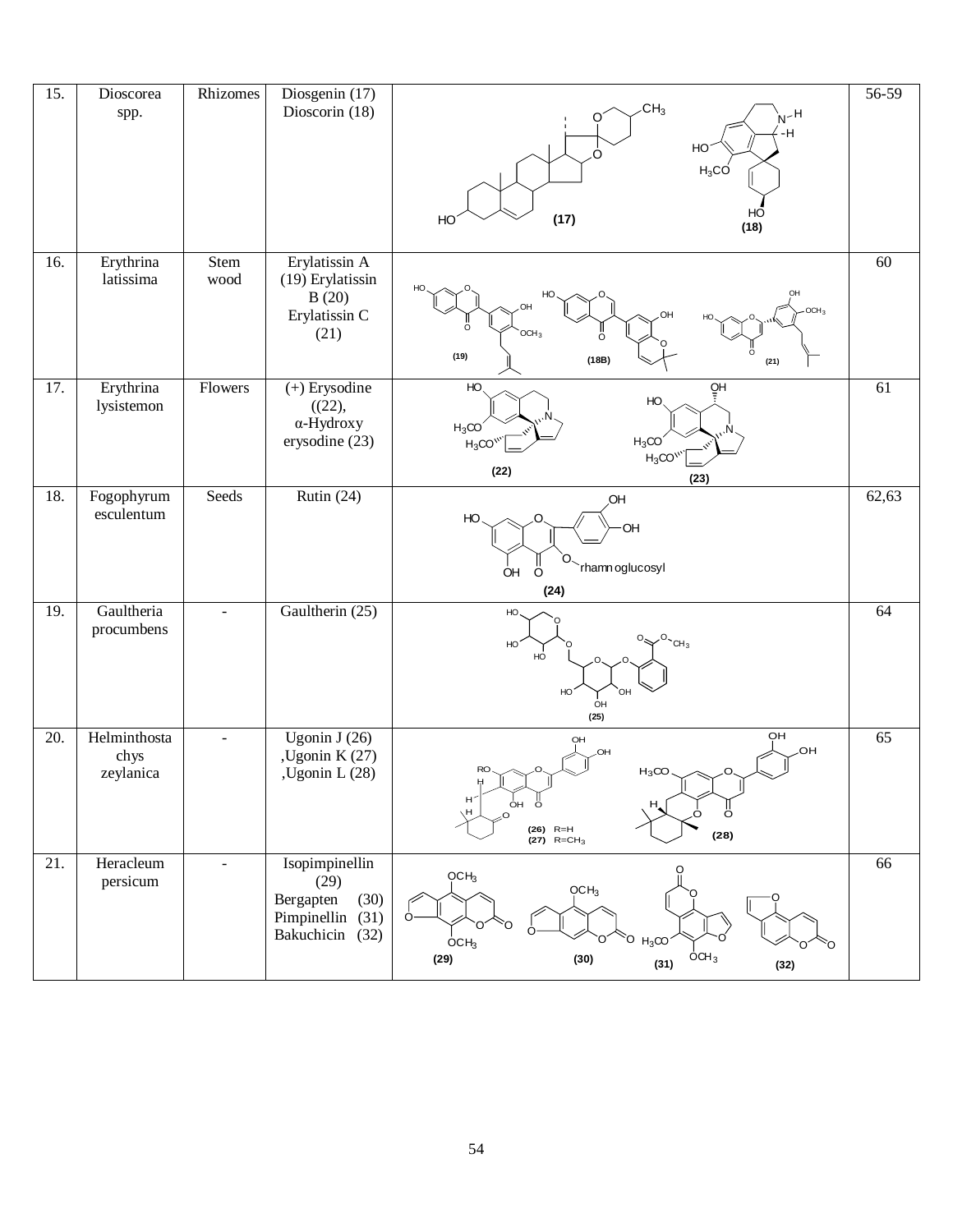| 22. | Hunteria<br>zeylanica    | Leaves         | Barakol (33)<br>Strictosidinic<br>acid(34)                        | $0\sqrt{P}$<br>HO<br>CH <sub>3</sub><br>$\mathbb{R}^N$<br>$H_{\nu}$<br>acose <sup>(im)</sup><br>$H^V$<br>ÒН<br>HO OC<br>(33)<br>(34)                                  | 47              |
|-----|--------------------------|----------------|-------------------------------------------------------------------|-----------------------------------------------------------------------------------------------------------------------------------------------------------------------|-----------------|
| 23. | Hydrastic<br>canadensis  | $\equiv$       | Berberine (13),<br>Canadine (35),<br>$\beta$ - Hydrastine<br>(36) | CH <sub>3</sub><br>H<br>$H^{\prime}$<br>20CH <sub>3</sub><br>(35)<br>$H_3CO$<br>OCH <sub>3</sub><br>OCH <sub>3</sub><br>$H_3CO$<br>(13)<br>$\overline{O}CH_3$<br>(36) | 67-70           |
| 24. | Hypericum<br>perforatum  | $\blacksquare$ | Caffeoylquinic<br>acid (37)                                       | HO-<br>CH=CH-CO-O<br>HÓ<br>HO<br><b>COOH</b><br>ÓΗ<br><b>OH</b><br>(37)                                                                                               | 40,71           |
| 25. | Iryanthera<br>jurerensis | Fruits         | Tocotrienol (38)                                                  | HO<br>HO<br>ი<br>(38)                                                                                                                                                 | $\overline{72}$ |
| 26. | Justica<br>adhatoda      | Leaves         | Vasicine (39)                                                     | Н<br><b>OH</b><br>(39)                                                                                                                                                | 73              |
| 27. | Larrea<br>divarticata    |                | Nordihydro<br>guaiaretic acid<br>(40)                             | $cH_2$ - $cH$ - $cH$ - $H_2c$ $\mathcal{N}$ $\rightarrow$ $oH$<br>HO-<br>HÓ<br>OH<br>(40)                                                                             | 74-77           |
| 28. | Mangifera<br>indica L.   | $\sim$         | Ascorbic acid (7)                                                 | CH <sub>2</sub> OH<br>CHOH<br>HO<br>HO<br>(7)                                                                                                                         | 78              |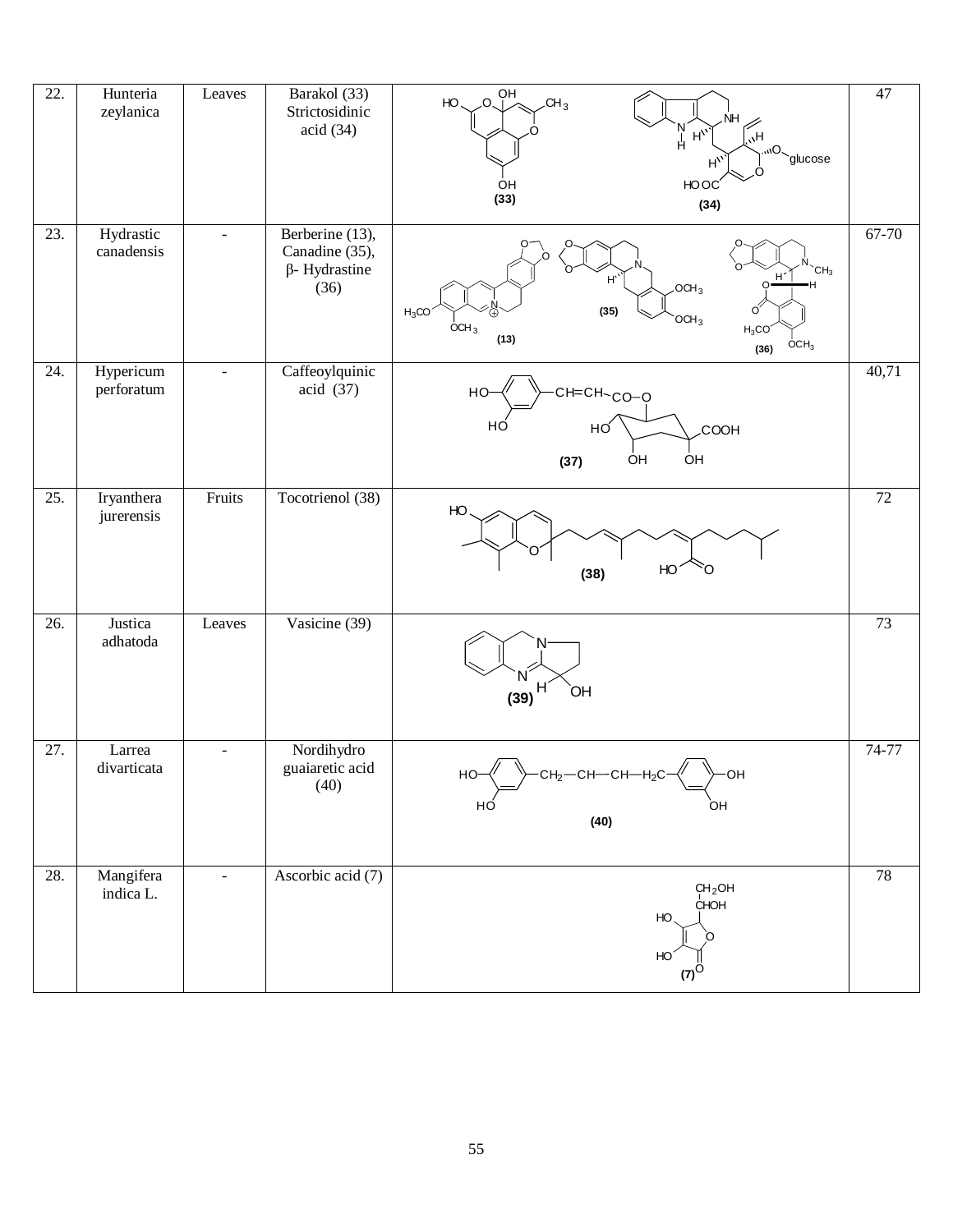| 29.               | Melissa<br>officinalis    | $\omega$       | Rosmarinic acid<br>(41)                                                                    |                                                                                                                                                                                                                             | $\overline{40}$<br>79-81 |
|-------------------|---------------------------|----------------|--------------------------------------------------------------------------------------------|-----------------------------------------------------------------------------------------------------------------------------------------------------------------------------------------------------------------------------|--------------------------|
|                   |                           |                |                                                                                            | -CH=CH- <sub>CO-Q</sub><br>-HOOC-CH-CH <sub>2</sub><br>HO-<br>ΟH<br>HC<br>OH<br>(41)                                                                                                                                        |                          |
| $\overline{30}$ . | Mucuna<br>prurines        | Seeds          | Bufotenine (42)                                                                            | $CH_2CH_2N(CH_3)_2$<br>HO<br>(42)                                                                                                                                                                                           | 82-84                    |
| 31.               | Pandanus<br>odoratissimus | Root           | Pinoresinol (43)<br>3,4-bis (4-<br>Hydroxy-3-<br>methoxybenzyl)<br>tetrahydrofuran<br>(44) | QCH <sub>3</sub><br>OH<br>$H^{\mu\nu}$<br>шΗ<br><b>OH</b><br>HO<br>$H_3CO$<br>OCH <sub>3</sub><br>(44)<br>(43)<br>$H_3$ CC                                                                                                  | 85                       |
| $\overline{32}$ . | Paullinia<br>cupana       | $\blacksquare$ | Caffeine (45)                                                                              | O<br>CH <sub>3</sub><br>$H_3C - N$<br>CH <sub>3</sub><br>(45)                                                                                                                                                               | 86                       |
| 33.               | Peumus<br>boldus          | Leaves         | Boldine (46)                                                                               | HO<br>$N - CH3$<br>$H_3CO$<br>$H_3CO$<br><b>OH</b><br>(46)                                                                                                                                                                  | 87-89                    |
| 34.               | Phyllostachys<br>edulis   | Stem           | Phyllostadimers<br>A(47)                                                                   | OH<br>QCH <sub>3</sub><br>20CH <sub>3</sub><br>$H_3CO$<br>.OH<br>HO,<br>٠O.<br>$\overline{\mathsf{H}\nu}$<br>⁄ н<br>H۳<br>H<br>н,<br>ЮÍ<br>$H_3CO$<br>OCH <sub>3</sub><br>HO <sup>1</sup><br>ÒН<br>(47)<br>OCH <sub>3</sub> | 90                       |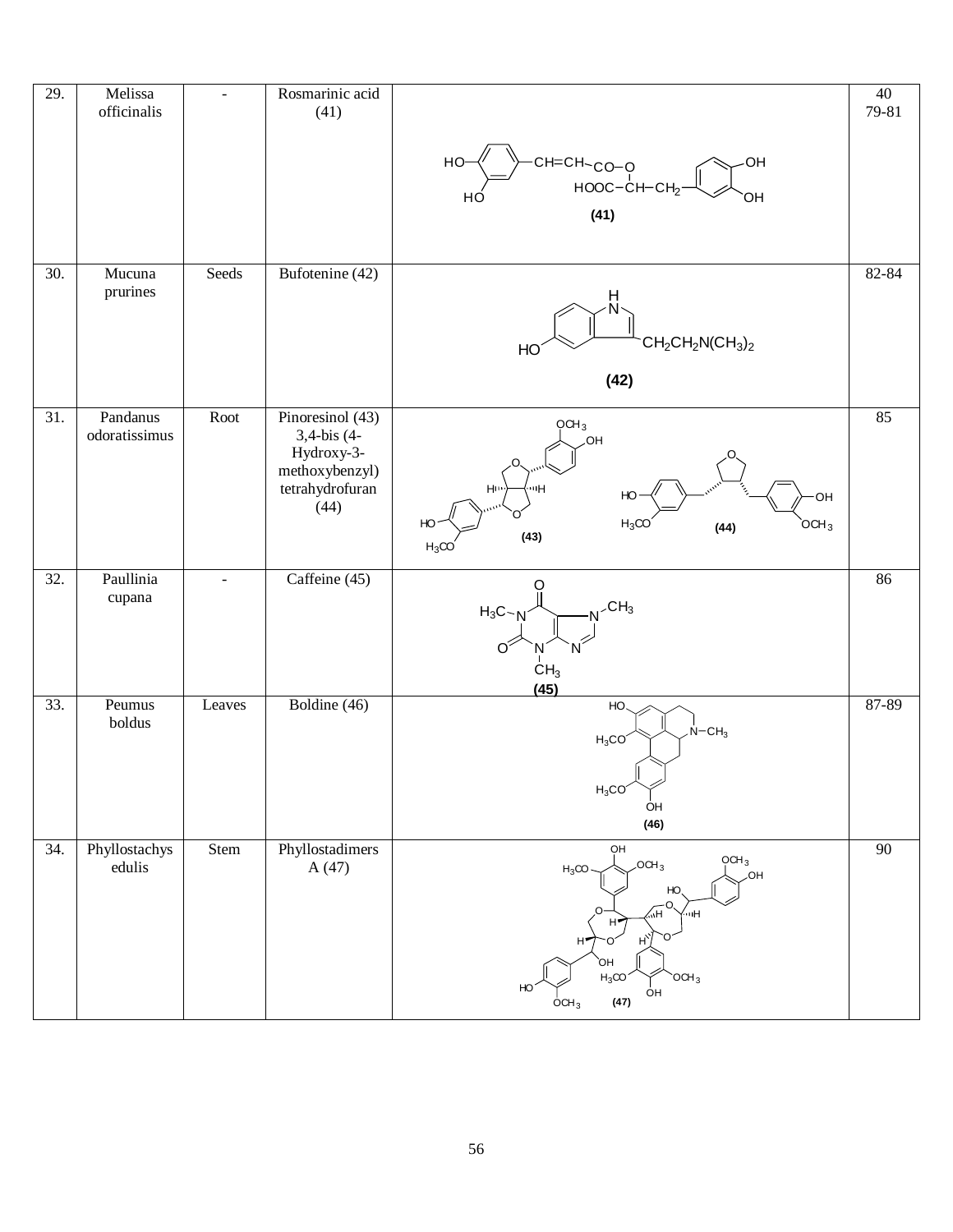| $\overline{35}$ . | Picea abies<br>(L)          | Leaes            | $\alpha$ -Tocopherol (9)                                                | CH <sub>3</sub><br>CH <sub>3</sub><br>$\Omega$<br>$H_3C$<br>$-C_{16}H_{33}$<br>HO <sup>-</sup><br>CH <sub>3</sub><br>(9)                    | 91              |
|-------------------|-----------------------------|------------------|-------------------------------------------------------------------------|---------------------------------------------------------------------------------------------------------------------------------------------|-----------------|
| $\overline{36}$ . | Pleuropterus<br>ciliinervis | $\blacksquare$   | Pieceid-2"-O-<br>gallote (48)<br>Pieceid-2"-O-<br>coumarate (49)        | HQ<br>HQ<br>OН<br>O<br>OH<br>OН<br>OН<br><b>OH</b><br>OH<br>ÒН<br>OH<br>OH<br>HO<br>НÓ<br>(48)<br>(49)                                      | 92              |
| $\overline{37}$ . | Prismatomeris<br>malayana   | Root             | Lucidin- $\beta$ -<br>methylether (50)                                  | OH<br>O<br>CH <sub>2</sub> OCH <sub>3</sub><br>Н<br>H<br>OH<br>Ö<br>Н<br>Н<br>(50)                                                          | 47              |
| 38.               | Polygonum<br>hytropiper L.  | Leaves           | Galloyl<br>kaempherol 3-<br>glucoside (51)<br>Galloylquercetri<br>n(52) | OH<br>OH<br>HO<br>OH<br>ő<br>o-o-ë<br>ÒН<br>nн<br>-CH <sub>3</sub><br>Ö<br>ÒН<br>(51)<br>`ОН<br>OH<br>(52)<br>ÒН<br>$H_2C$<br>Ö.<br>ö<br>OH | 93              |
| 39.               | Prunues<br>domestics        | Leaves           | Prunetin $(54)$<br>Genistein (53)<br>Quercetin (2)                      | CH <sub>2</sub><br>HO<br>ÒН<br>ö<br>ÒН<br>ÒН<br>Ö<br>ÒН<br>Ö<br>(54)<br>(53)<br>(2)                                                         | $\overline{94}$ |
| 40.               | Psorolea<br>corylifolia     | Seed &<br>Leaves | Psoralen (55)                                                           | (55)                                                                                                                                        | 95-98           |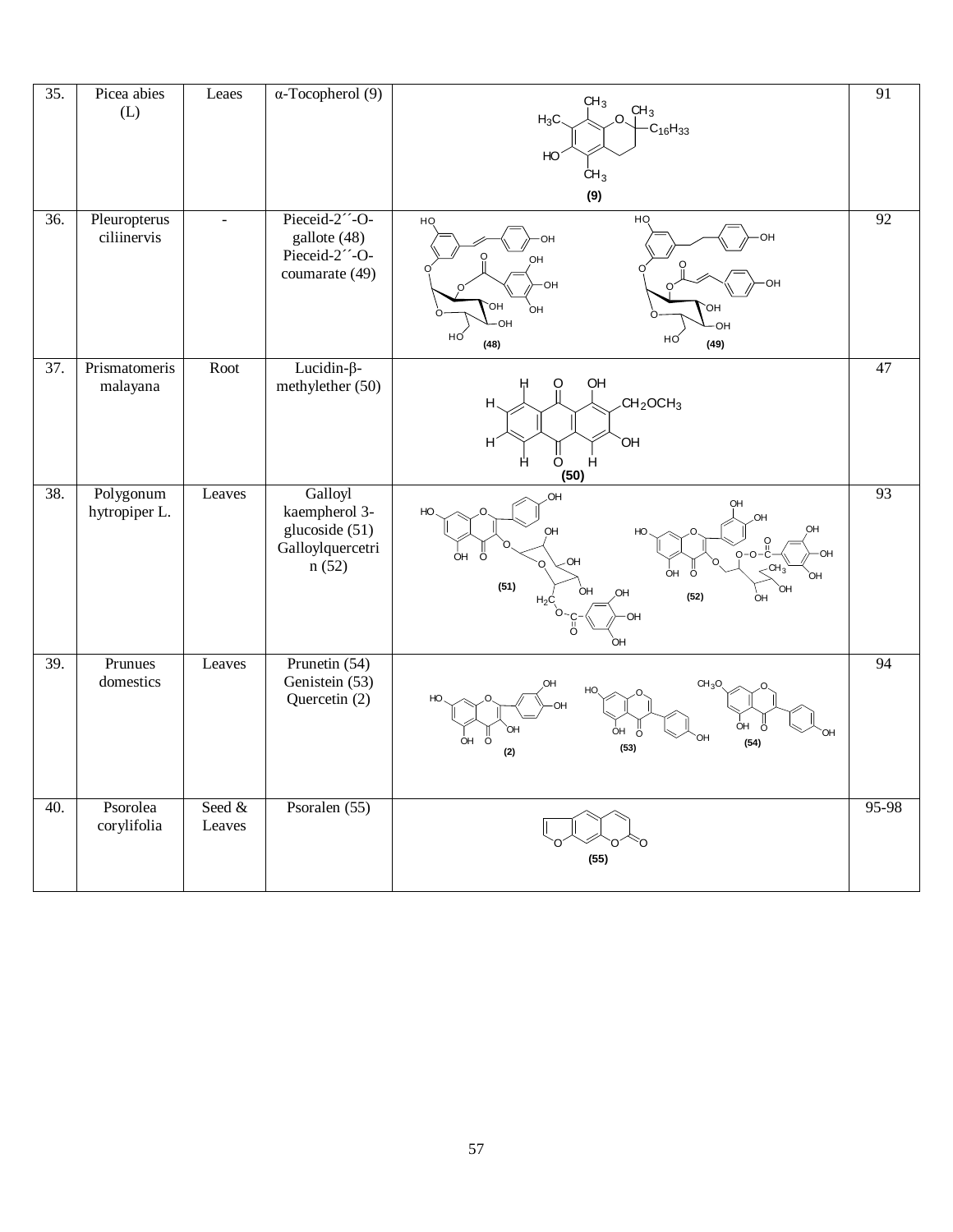| 41. | Punica<br>granatum                          | Seed           | Punicalin (56)                                                             | OH<br>HO.<br>ဂူ<br>HO<br>$O - CH2$<br>$\circ$<br>OH.<br>OH<br>OH<br>HO.<br>O.<br>OH<br>ÒН<br>HO <sup>®</sup><br>HO.<br>∩<br>HO<br>OH<br>(56) | 99-101  |
|-----|---------------------------------------------|----------------|----------------------------------------------------------------------------|----------------------------------------------------------------------------------------------------------------------------------------------|---------|
| 42. | Rosmarinus<br>officinalis L.<br>(Lamiaceae) | Herb           | Rosmarinic acid<br>(41)                                                    | CH=CH-CO-O<br>HO<br>OH<br>$HOOC-CH-CH2$<br>OΗ<br>HO<br>(41)                                                                                  | 40,102  |
| 43. | Salvia<br>officinalis L.<br>(Lamiaceae)     | Herb           | Rosmarinic acid<br>(41)                                                    | сн=сн <sub>~со−о</sub><br>ноос−сн−сн <sub>2</sub><br>HO-<br>OH<br>HÓ<br>OН<br>(41)                                                           | 40,102  |
| 44. | Salvia plebeia                              | Herb           | $\beta$ -Sitosterol (57)<br>, 6-methoxy<br>luteolin-7-O-<br>glucoside (58) | OH<br>glucosyl<br>O<br>OH<br>$H_3CO$<br>ÒН<br>Ö<br>HO<br>(57)                                                                                | 103     |
| 45. | Soppora<br>pachycarpa                       | $\blacksquare$ | Pachycarpine<br>(59)                                                       | (58)<br>Ĥ<br>Ĥ<br>(59)                                                                                                                       | 104-106 |
| 46. | Syzygium<br>jambos<br>(Alstron)             | Fruit          | Ascorbic acid (7)                                                          | CH <sub>2</sub> OH<br>CHOH<br>HO<br>O<br>HO<br>$(7)^{\circ}$                                                                                 | 46      |